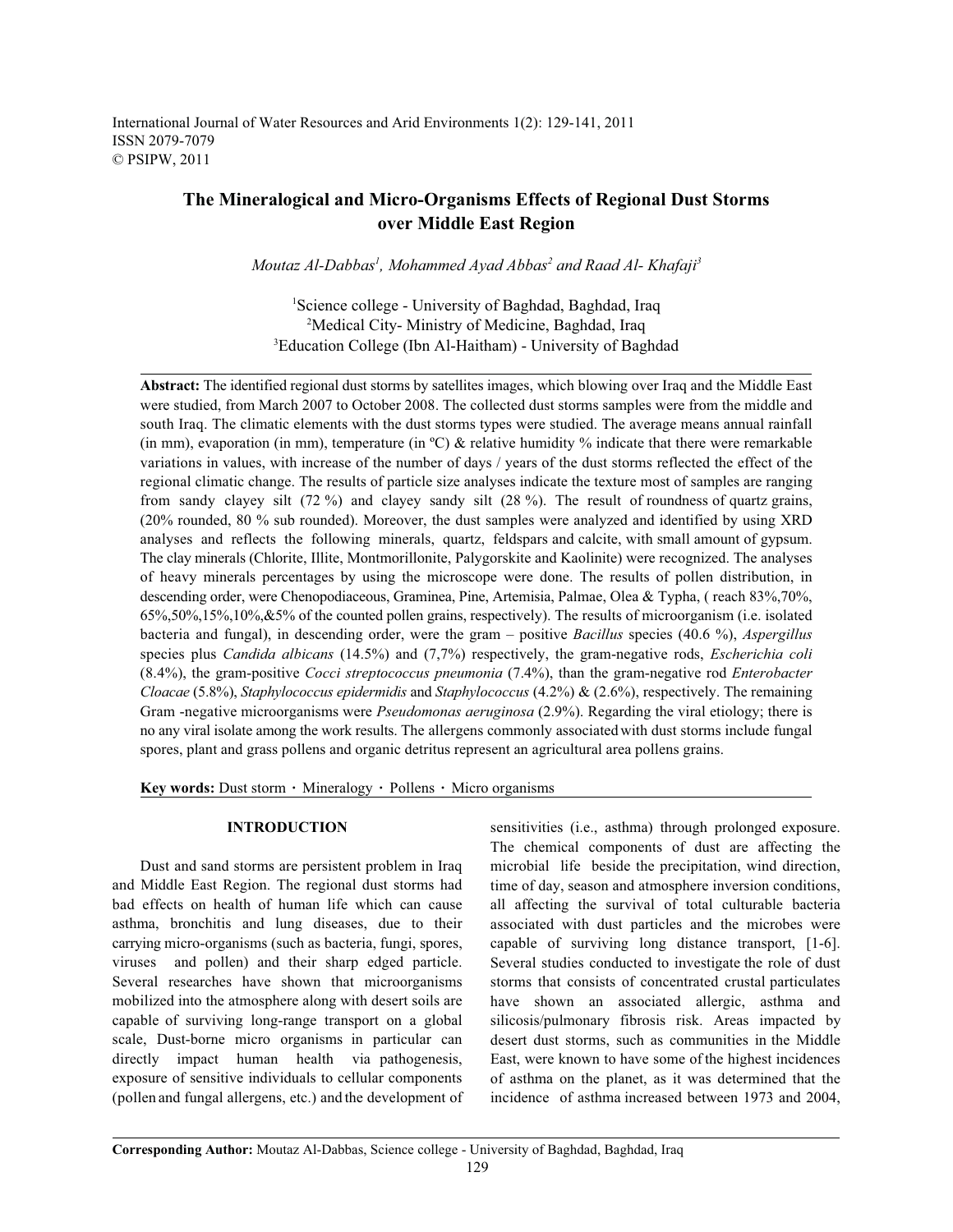due to the increasing dust storms in the Middle East **MATERIALS AND METHODS** region, [7,8]. Allergens commonly associated with dust storms include fungal spores, plant and grass pollens, anthropogenic emissions and organic detritus. *Aspergillus* species is a common soil fungus which was the first pathogen to be identified and proven to cause disease, [9,10]. Moreover, long-range transport of human influenza virus could occur in the winter months given the prevailing wind pattern and the low dose of virus required for infection, Pneumonia from dust storm exposure has also been reported in the Middle East, especially those cases pertaining to deployed military personnel [11-25].

However, it is considered that the study of dust storms is important and vital in Iraq. The aims of this research were to study the regional dust storms that blowing over Iraq and the Middle East by using satellites images and GIS Technology, according to [26, 27] and the MODIS Land Rapid Response Team, 2008. Also, to study the effect of climatic change, source of materials of regional dust storms by analyzing the heavy, light, clay minerals, trace metals, grain size analyses, pollen & the microorganisms include, the bacteria, fungal, viruses and their effect.

The dust samples were collected for the period from March 2007 to October 2008 from many IRAQI governorates, Figure 1. The total number of studied dust storm was 27 during (2007-2008), 7 in 2007 and 20 in 2008, Table 1. The collected dust storms samples were from Baghdad (312), Ramadi (77), Kut (46), Basra (33), Najaf (28), Karbala (21), Hilla (27) and Sallahaldin (4) samples.

Table 1: The studied regional dust storms over Iraq for the years (2007-2008)

| No.            | Date of dust storm | No. | Date of dust storm |
|----------------|--------------------|-----|--------------------|
| 1              | $17 - 3 - 2007$    | 15  | 16-5-2008          |
| $\overline{2}$ | 18-4-2007          | 16  | 25-5-2008          |
| 3              | $11 - 5 - 2007$    | 17  | 7-6-2008           |
| 4              | 16-5-2007          | 18  | 15-6-2008          |
| 5              | 8-7-2007           | 19  | 28-6-2008          |
| 6              | 16-7-2007          | 20  | $1 - 7 - 2008$     |
| 7              | 7-9-2007           | 21  | 7-7-2008           |
| 8              | 19-2-2008          | 22  | 11-7-2008          |
| 9              | $3 - 3 - 2008$     | 23  | 27-7-2007          |
| 10             | 15-3-2008          | 24  | 30-7-2007          |
| 11             | 30-3-2008          | 25  | 15-9-2008          |
| 12             | 4-4-2008           | 26  | 24-9-2008          |
| 13             | 17-4-2008          | 27  | 16-10-2008         |
| 14             | 27-4-2008          |     |                    |



Fig. 1: Suspended Dust (Days) distribution over Middle & Southern Iraq (1971-2000)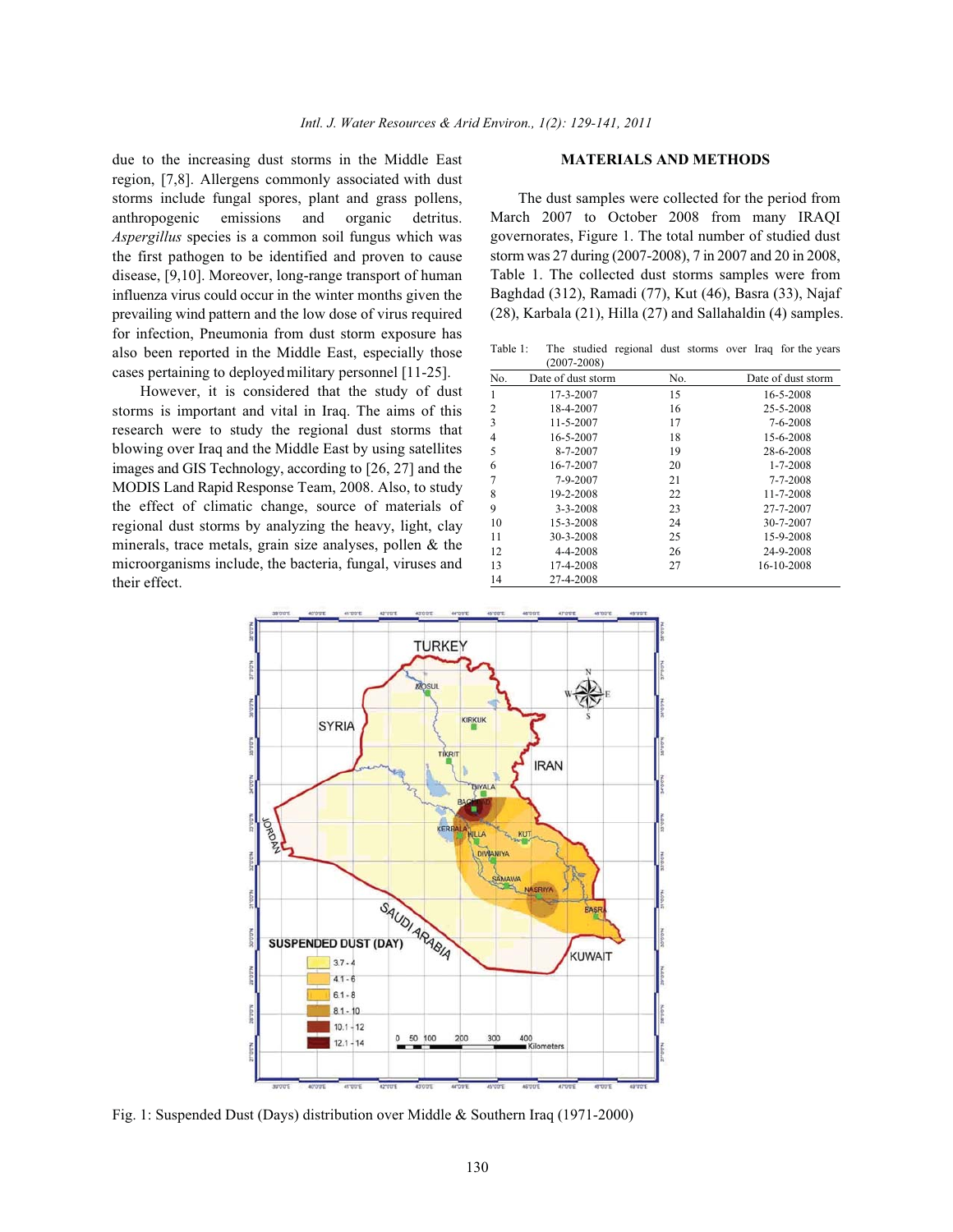buildings by using either big volume plastic basins, or by relatively ten times toward the extreme north and using the cyclone, with 1.65 meter high by rotating the air northeast parts of Iraq. Remarkable decrease in the inside the instrument using an electrical motor to pull average mean annual rainfall (in mm) for ten years & suck the air inside the instrument, [28]. The following intervals were indicated that may reflect the regional analysis had been preformed for the collected dust climatic change as shown for Baghdad meteorological samples:<br>station that the average means annual rainfall decrease

analyses were performed by using the sieve and pipette Mosul meteorological stations that decrease from technique [29, 30]. 103, 47, 109, 130, 132 & 327 mm for the years 1970-1979

**Mineralogy analysis:** The mineralogy of dust samples were determined by applying [31], method to study the **The Average Mean Evaporation Values in Iraq:** The light minerals & heavy minerals, also the mineralogy of average mean evaporation values vary widely between dust samples were determined by X-Ray diffraction the northern  $(1200 - 1600$ mm), middle (about 2300 mm) and method as well. southern parts and western desert (3400mm – 3700 mm) of

elements were preformed to determine the heavy metals that reflected the regional climatic change as shown for (Pb, Zn, Cd, Ni, Cu, Co, Fe) concentration in the dust Baghdad station average mean annual evaporation samples by using the atomic absorption increase from 3185 mm for the years 1971 -1986 to about spectrophotometer (AAS). 3229 mm for the years 1987 -2007, this is true for the

identify the Pollen concentration in the dust samples interval then they increase to about 3065, 4411, 3513, 2735, according to Moore and Webb, 1978, procedure. 3488 & 1980 mm for the second years interval until 2007

## **Method Number Five**

**Microorganisms Analyses:** Microorganism's analyses **Temperature:** The average mean annual temperature were preformed to identify Bacteria, fungi & Viruses (in °C) of about thirty years periods (1971 -2002) were analyses according to the international methods divided to three ten year's intervals. The results reflect

climatic elements within Iraq were studied, such as types meteorological stations to be 21.9, 21.8, 23.9, 23.4, 24.6  $\&$ of dust, maximum and minimum of temperature, wind 19.7°C for the first interval then the average mean annual speed and direction, rainfall, relative humidity and temperature in°C increased to reach 22.9, 22.1, 24.9, 24.8, evaporation for the years 1968- 2007, [32]. The results  $27, \& 20.2^{\circ}$ C respectively. were discussed as follow:

**The Average Mean Annual Rainfall in Iraq:** The results **Suspended Dust:** The suspended dust is raised by local, show that more than 80% of Iraq receives between generally light or calm winds. The mean monthly affected 100-300 mm. while, the other 20% areas of Iraq receives days by suspended dust that recorded to cover the between 300- 800mm. The amount of rainfall in Iraq varies middle and southern meteorological stations were used

The samples were collected from the roof of high from the extreme south and southwest parts to reach **Method Number One** the years 2000 -2005, this is true for the meteorological **Grain Size & Shape Analyses:** Grain size& Shape stations of Ramadi, Kut, Dewania, Karbala, Basra & **Method Number Two** 2000-2005 respectively. from 138 mm for the years 1970 -1979 to about 37 mm for decrease to about 35, 30, 46, 88, 33 & 152 mm the years

**Method Number Three** two intervals of years indicate that there were a **Analyses of the Heavy Elements:** Analyses of the heavy remarkable increase in many stations for years (1967-2007) **Method Number Four** Basra & Mosul meteorological stations that increase from **Pollen Analyses:** Pollen analyses were preformed to 2653, 4018, 3368, 2711, 2348 & 1868 mm for the first years Iraq. The average mean annual evaporation (in mm) for meteorological stations of Ramadi, Kut, Dewania, Karbala, respectively.

for microorganisms analyzed [29]. that there is a remarkable increase of average mean annual **RESULTS AND DISCUSSION** stations which obviously indicate the effect of regional **Climate:** Data of 44 meteorological stations records the for Baghdad, Ramadi, Kut, Dewania, Basra & Mosul temperature with time for all the studied meteorological climatic changes on Iraqi climate for the last thirty years,

## **Dust Storms**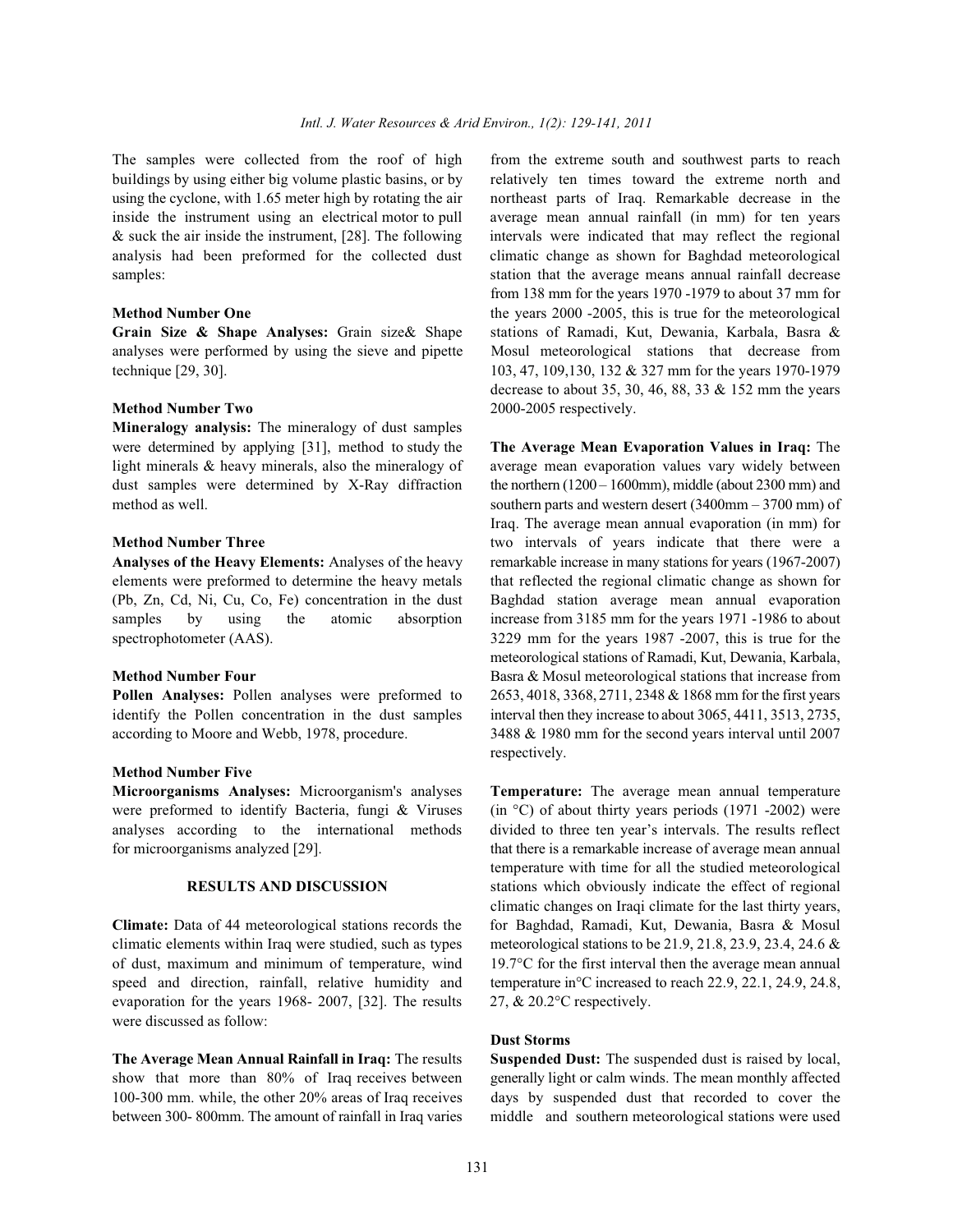

*Intl. J. Water Resources & Arid Environ., 1(2): 129-141, 2011*

Fig. 2: Rising Dust (Days) distribution over Middle & southern Iraq (1971-2000)

the studied Iraqi regions, Figure 1. The results indicated middle and southern meteorological stations were used that Kut and Dewania were the minimum governorates to draw a contour map to reflect their distribution over the that covered by suspended dust as ranges between studied Iraqi regions, Figure 3. The results indicated that 3 to 4 days / month followed by Basra that was covered Kut was the minimum governorates that covered by with 4-6 days /month, then Karbala of 8-10 days/month, Dust storm as ranges between 0 to 5 days / month, while, Baghdad governorate represent the maximum city followed by Baghdad, Basra, Karbala and Dewania of 5-10 that had been covered for 12- 14 days of suspended dust. days/month.

than 100 meters. The mean monthly affected days by over Middle & southern Iraq for years (1993-2007) were rising dust that recorded to cover the middle and southern studied. These weights were used to draw a contour map meteorological stations were used to draw a contour map to reflect their distribution over the studied Iraqi to reflect their distribution over the studied Iraqi regions, regions, Figure 4. The results indicated that Kut was the Figure 2. The results indicated that Baghdad & Basra maximum governorates that are covered by fallen dust dust as ranges between 3 to 4 days / month, followed by month, followed by Baghdad, Basra, Karbala and Dewania Karbala, Kut and Dewania of 6-8 days/month. of 18.3 -50 gm /month.

**Regional Dust Storms:** The regional dust storm is raised **Evidence of Climate Change from Iraq:** There are many by regional winds. Winds are generally strong .Horizontal evidences of the climatic changes given in this research visibility is less than 1000 meters. The mean monthly from Iraq. Such as the remarkable decrease of the average

to draw a contour map to reflect their distribution over affected days by Dust storm that recorded to cover the

Rising Dust: The Rising Dust is raised by local, generally Mean Monthly Fallen Dust Weights (in gm/m<sup>2</sup>): Mean moderate winds. Horizontal visibility is equal to/ or more monthly fallen dust weights (in gm/  $m^2$ ), that distributed were the minimum governorates that covered by rising weights in gm/ $m^2$  as ranges between 100 to 150 gm/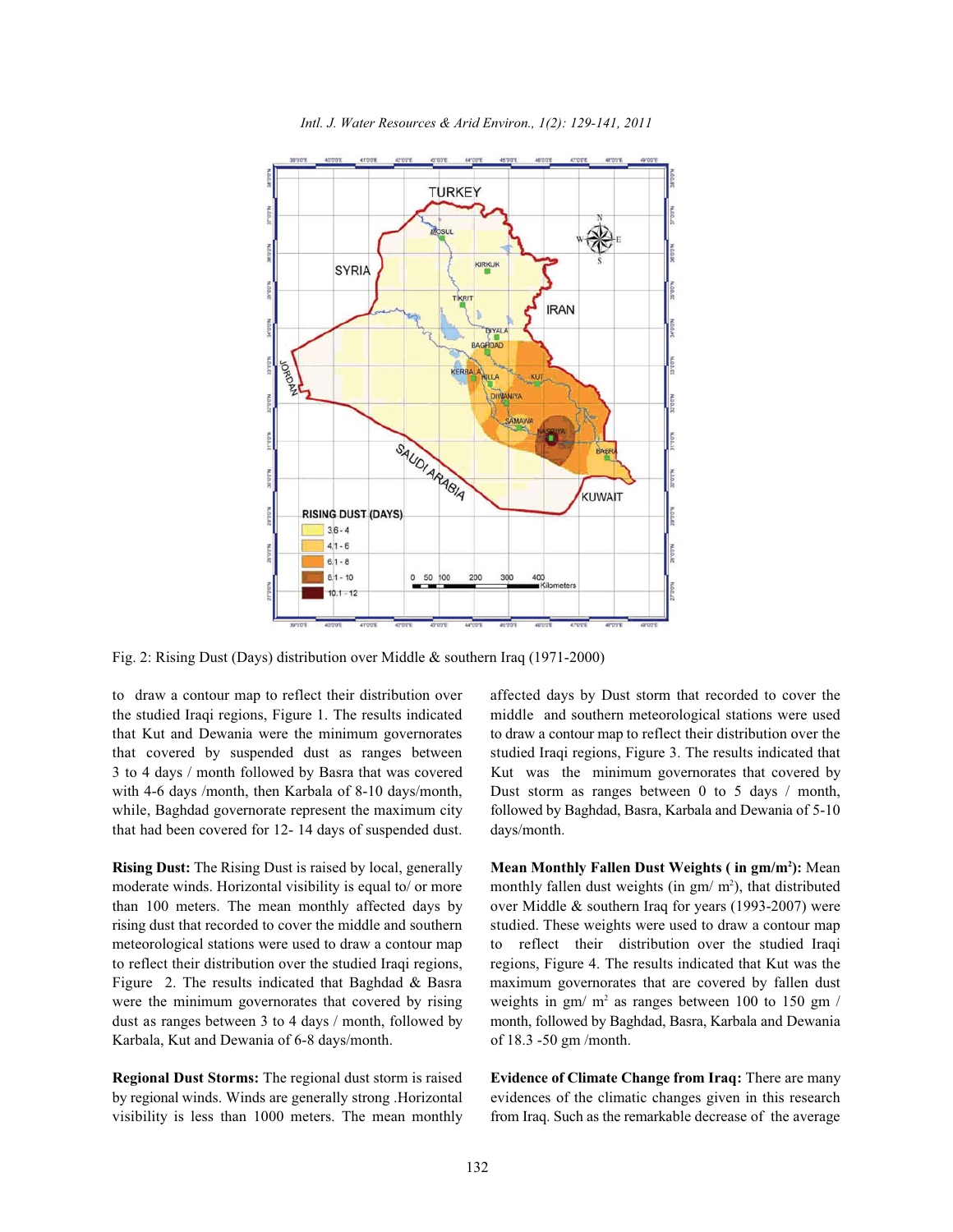

*Intl. J. Water Resources & Arid Environ., 1(2): 129-141, 2011*

Fig. 3: Mean Monthly Number of days/month of Dust storms that distributed over Middle & southern Iraq (1971-2000)



Fig. 4: Mean monthly fallen dust weights in gm/ m2 that distributed over Middle & southern Iraq (1993-2007).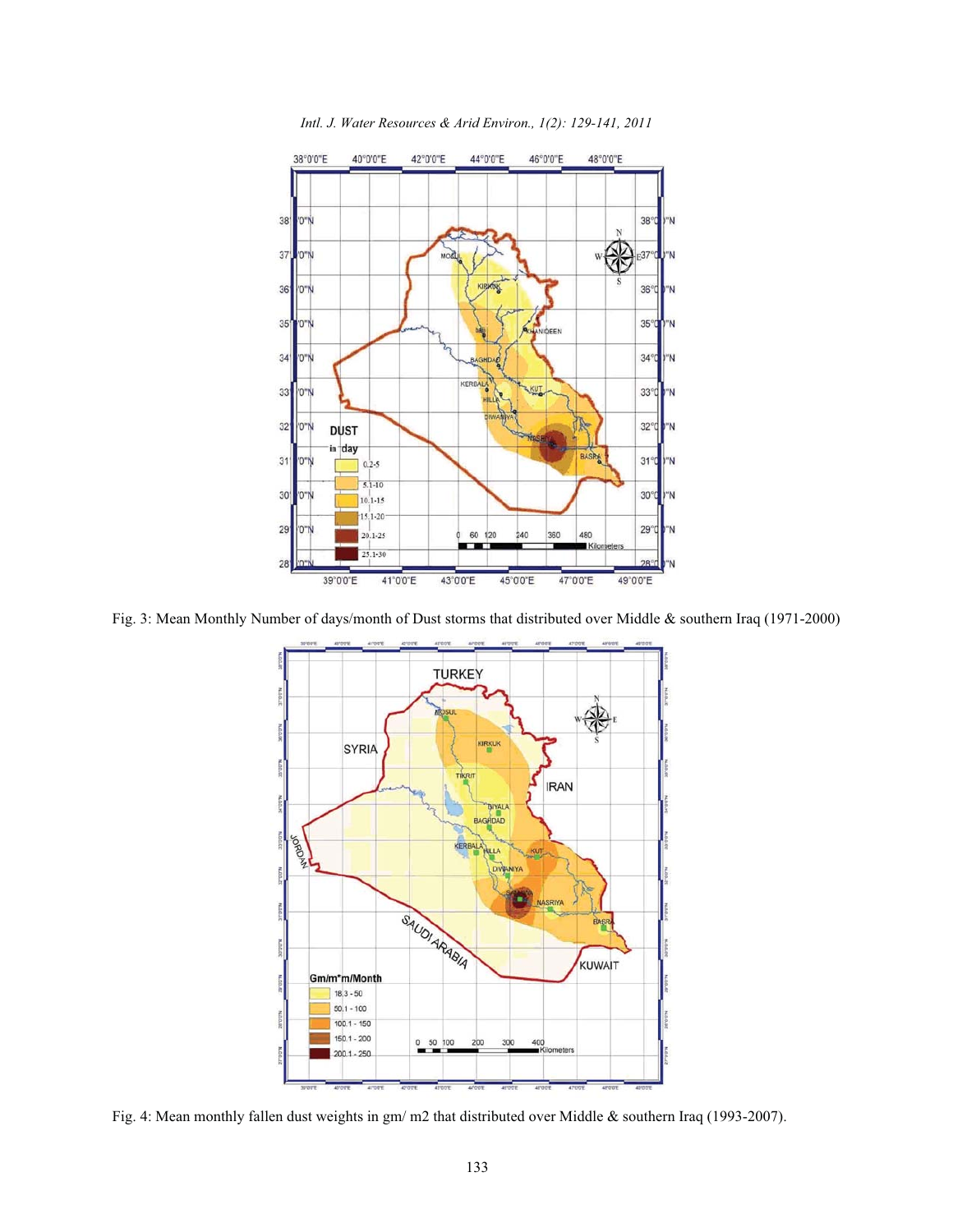means annual rainfall for ten years intervals in many The carbonate minerals were studied separately stations, with the remarkable increase of the average from the bulk dust samples by using diluted HCl acid, means annual evaporation for two intervals of years, in the result reflect that the carbonate ranging from 4.3% to many stations & the average mean annual temperature of 53.2 %, with an average 12.1% Carbonate of the total dust about thirty years that were divided to three ten year's samples. intervals for years (1970-2005). Moreover, the percentages of the sum mean annual days /year of suspended & rising **A- Mineralogy of Dust Samples by Using X-Ray** dusts days that were divided into 10 years intervals reflect **Diffraction Analyses:** The dust storms samples were that there was an increase of the number of dust storm examined by X-Ray diffraction method (XRD). Samples days, for years (1970-2005). were prepared as (Bulk sample) in order to study non-clay

analyses indicate that the dust samples composed mainly clay minerals for the different slides were, palygorskite, of Silt (Min.=41%, Max.= 62%, Mean=53%), Clay Illite, Kaolinite, chlorite, Montmorillonite, Smectites. (Min.=22%, Max.= 30%, Mean= 28%) and Sand The presence of Palygorskite and Kaolinite among the (Min.=10%, Max.= 25%, Mean= 19%). However, the clay minerals reflects the arid and semi-arid climatic texture of samples is ranging from the higher percentages conditions. The formation of chlorite mineral reflects of sandy clayey silt (72%), to the relatively less common arid and semi arid climate with alkaline environment, clayey sandy silt (28%). The most of dust texture are clay while, the Illite minerals are very common in desert soils. & silt with less quantities of sand, actually, the reason The sources of clay minerals are from the different for that the high values of clay and silt depends on the sediments and rock formations that exposed through energy of the wind that form the dust storm which carries the wind rote, [33-35]. The results were in agreement with the grains of less than 63 micron in dryness season, [36-44]. [38], studies of non-clay minerals in soils, sand that include clay and silt, with few quantities of sand. dunes & dust storms of Iraq. The clay minerals in the

(reach more than 80% of the sand fraction), in the dust the methods for clay sample preparation for XRD storms samples was studied. The results reflect that the analyses. The results of clay minerals are in concordance roundness were mostly ranging from sub-rounded grad of with other studies of clay minerals in soils, sand dunes, roundness, (80% of all the studied samples), to Rounded alluvial plain and dust storms. grad of roundness, (20% of all the studied samples), that reflect long distance of transportation. **Toxic Trace Elements Analyses and Their Effect:** Air

minerals of Dust Samples for sand size fraction were influences its suitability for a specific use. Winds that studied by using polarized microscope. The result reflects blow over the soil will pick up a variety of dissolved and that the light minerals reach 98% of the sand fraction, suspended substances including salts, organic while the heavy minerals equal to 2% as a maximum. compounds and soil particles. Wind storms contain Heavy minerals were separated from light minerals by substances that are of potential pollutants. Suspended using bromoform (Sp. Gr. 2.89). Light & Heavy minerals solids are important pollutions which consist of were mounted on slides in Canada balsam and about suspended minerals and other suspended solids such 300 mineral grains were counted, from random fields, in as soil, wash off plowed fields and fertilizers. Inorganic each slide, in order to study their petrographic and trace elements are commonly present at low levels in mineralogical characteristics. The percentages of the nature and there is already a natural level of tolerance. different minerals were computed. The light minerals that There is, however, a fine division between natural were recognized in the dust samples are quartz, feldspars, tolerance and toxicity. It is therefore essential to have calcite, with little amount of gypsum. The results of heavy good information on the concentration of trace elements minerals analyses indicated that the highest percentage in the air. These trace elements pose a threat to human were opaque heavy mineral, pyroxene, garnet, hornblende, health. Therefore, trace elements should be a priority for zircon, chlorite, epidote, staurolite, celestite,  $\&$  biotite. evaluation in all dust storms studies. The source of heavy

**The Size and Shape of Dust Samples** The results indicate that the recognized minerals are **Grain Size Analyses:** The results of the particle size quartz, feldspar, calcite and gypsum. The results show **Roundness of Dust Particles:** The roundness of Quartz basis of special diffraction pattern of each mineral, using minerals in the  $2\theta$  angle range between (2-40) degree. studied samples are recognized and identified on the

**The Mineralogy of Dust Samples:** Light & Heavy biological characteristics as the characteristic of air that quality is defined in terms of physical, chemical and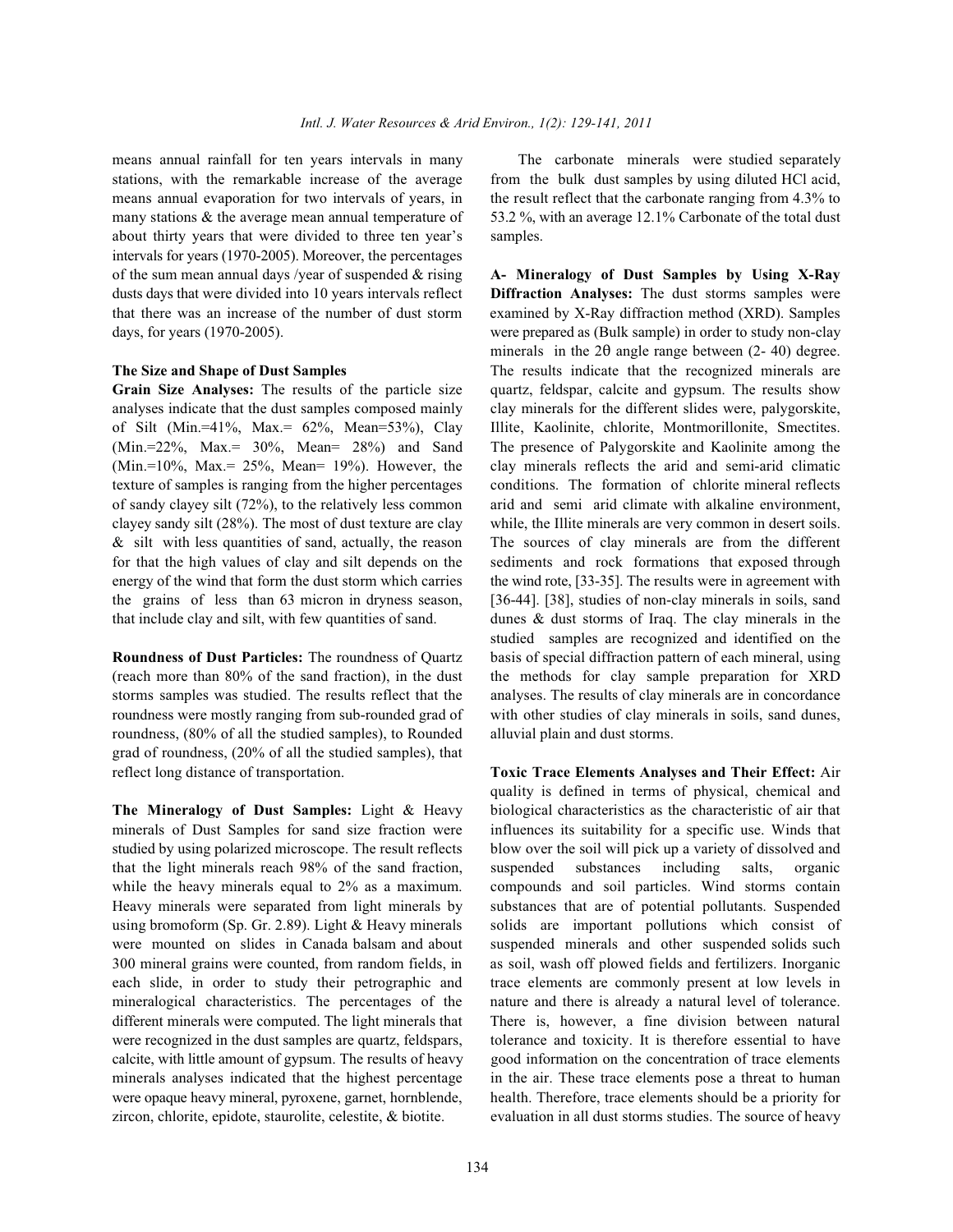artificial. The source of heavy metals in dust storms are mainly natural, include geologic sources such as rocks formation, soils and transported sediments by winds and dust storms, while the artificial sources include industrial sources that supply the heavy metals to the air and causing contamination of the atmosphere. The trace elements (Pb, Fe, Cu, Co Cd, Ni and Zn), are designated as priority pollutants by many researchers, [45-49]. In the present research, those seven heavy metals concentration (Pb, Fe, Cu, Co Cd, Ni and Zn), were analyzed by using atomic absorption, from 43 samples of dust storms which have been collected from many regions of Iraq (Baghdad, Ramadi, Basra, Kut, Karbala, Najaf & Hilla Cities) . It is expected that the heavy metals concentration were varies considerably with the polluted, industrial & contaminated areas, depending on the wind speed and directions. The results reflect that the mean concentration of trace metals of all studied stations are shown in descending order from the highest values, Fe (1419.7 ppm), Pb(226.3 ppm), Zn(209 ppm), Ni(126.5 ppm), Cu(53ppm),Co(39.5ppm) and finally the lowest values of Cd (24ppm), while, their minimum, maximum and health effects are discussed as follow:

The maximum high value of Fe was in Basrah (2937 ppm) and minimum low value was in Hilla (472 ppm), with the mean concentration of Fe 1419.7 ppm. The iron element is an important to human body and non harmful, it enters in metabolism for human and animals but its increment above the allowed level will be harmful to health which means if level increases over (0.3 Mg/ L). The maximum value of Pb was indicated in Basrah (432 ppm) and minimum low value was in Hilla (149 ppm), with the mean concentration of Pb 226.3 ppm. This element causes stimulation to bronchial mucosa of respiratory system which results cause of allergy and asthma. If it reaches to narrows system through food and drink will result to headache, fatigue and causes bone weakness if its rate increases in human body. The Pb vapors resulting from fuel compounds because of full burn evaporation will complexes in the environment through the vapors produced from cars which get bad negative effects on living bodies. The human body may take the lead through air which ranges between less than (4 Mg /day) and more than (200 Mg/ day) according to area where he lives. The maximum value of Zn was shown in Basrah (374.7 ppm) and minimum low value in Karbala (148 ppm), while, the mean concentration of Zn 209 ppm. Zinc element enter in food metabolism for both plants and animals, zinc regarded important to human growth and animal growth

elements can be divided into two sources, natural and especially in first steps of growth and advances in spite of the need amount is very few decrease of this amount will cause bone damage and damage to skin fertility. Decrease rate of zinc in males will be going with cardiac chronic diseases (Specially arterial). The maximum Ni value was determined in Baghdad (203.1 ppm) and minimum low value in Najaf (58 ppm), with the mean concentration of Ni 126.5 ppm. Nickel element has bad effects on human and cause bronchial carcinoma or Nasal Carcinoma due to nickel gasses. The nickel carbonate (Ni) which results from interaction with carbon monoxide producing complex which is carcinogenic to human and animals which result in respiratory system rapid damage its large doses cause many health affection like infection of other layer of skin beside it effect kidneys and causes vertigo, bronchitis, Asthma. The maximum high value of Cu was reflected in Ramadi (96.2 ppm) and minimum low value in Najaf (29 ppm) with, the mean concentration of Cu 53 ppm. The Copper element is one of the non important elements to human body and will be poisonous if its rate increases. Usually Cu damage effect will not be oriels present in plenty food because it has high rates in swage substances used for plants, its increment through plants in the human blood and liver tissues will cause the Wilson disease which results in changes in tissues of brain and liver and ophthalmic cornea.

> The maximum of Co value was indicated in Basrah (89.6 ppm) and minimum low value in Najaf (12.2 ppm), with the mean concentration of Co 39.5 ppm. Cobalt element is important for human and animals, because it enters in chemical construction of hemoglobin. If cobalt rate decreases it will effect the oxygen transport through hemoglobin but its increase rats will cause disturbances in some important orgasm. The maximum value of Cd was shown in Basrah (61 ppm) and minimum low value in Najaf (8 ppm) with the average mean concentration of Cd 24 ppm.

> The cadmium element will be absorbed easily through respiratory and gastro intestinal system in human, when reaches blood will distribute quickly through human tissues like liver, kidneys will take place the useful elements to human body which prevents their absorption through intestine and this element will increase the effect of Anemia, (Al- Saad and Abed, 2006). Cadmium poisoning result damages the kidneys and hypertension and takes place the calcium. It has accumulative effect to human body and cause bony damage. The highest level allowed for cadmium in air is (0.05 Mg/m3) according to, [50-52].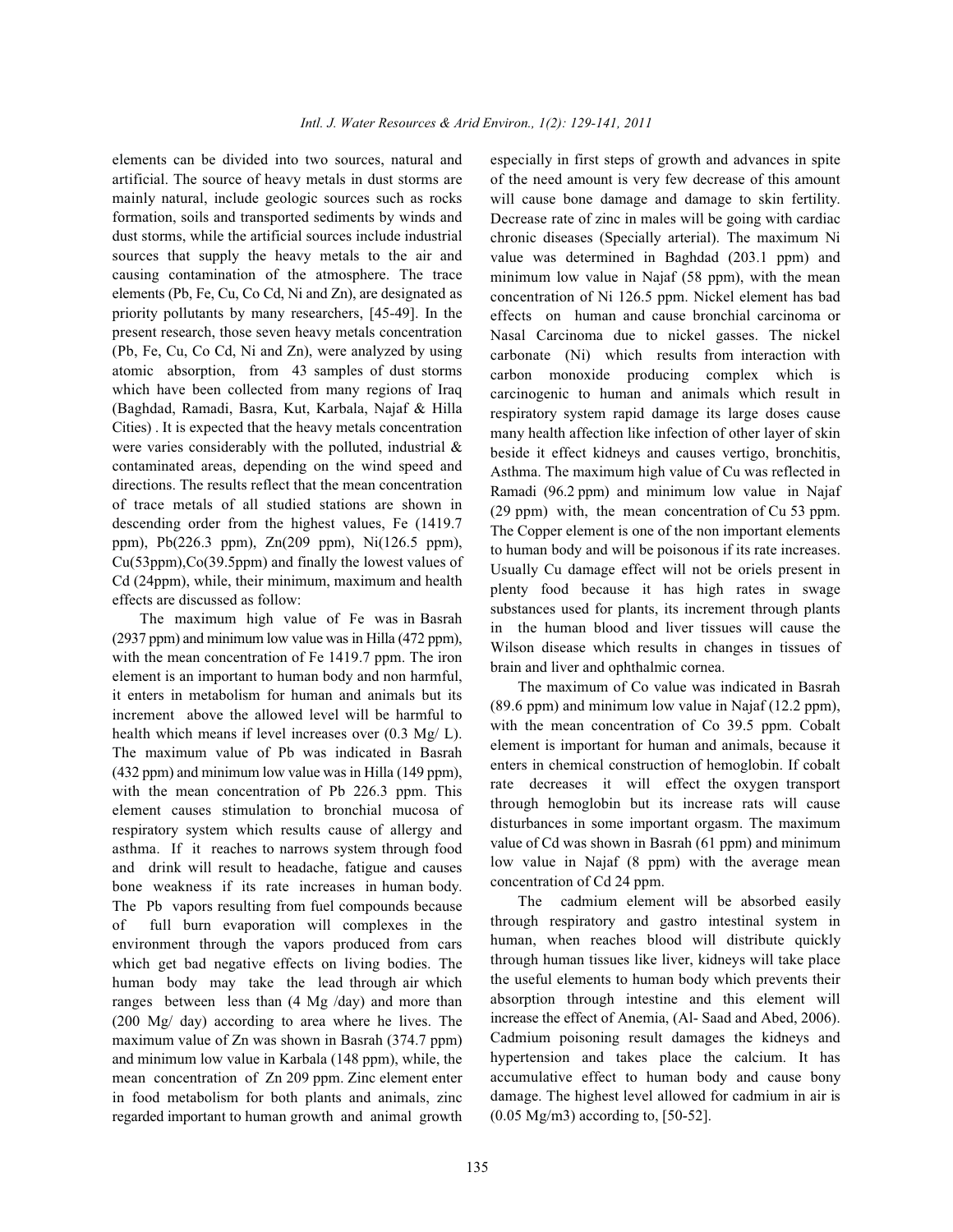Table 2: Pollens isolates from dust storms in Iraq during March 2007 to October 2008)

| <b>Identified Pollen Grains</b>     | Number of Samples | Range percentages |  |  |  |  |
|-------------------------------------|-------------------|-------------------|--|--|--|--|
| Chenopodiaceae                      | 21                | $3 - 83\%$        |  |  |  |  |
| Graminea                            | 19                | 5-70 %            |  |  |  |  |
| Pine                                | 14                | $10 - 65%$        |  |  |  |  |
| Artemisia                           | 8                 | $0 - 50%$         |  |  |  |  |
| Palmae                              | 6                 | $0.0 - 15\%$      |  |  |  |  |
| Olea                                | 4                 | $0 - 10\%$        |  |  |  |  |
| Typha                               | 3                 | $0 - 5\%$         |  |  |  |  |
| Spores, Fungi, Algae & Micro Spines |                   |                   |  |  |  |  |
| Cuticle                             | 32                | $10 - 80 \%$      |  |  |  |  |
| Fungi                               | 26                | $3 - 60%$         |  |  |  |  |
| Algae                               | 5                 | $0 - 20%$         |  |  |  |  |
| Lycopodium                          | 10                | $5 - 75%$         |  |  |  |  |
| Sphagnum                            | 3                 | $0 - 8 \%$        |  |  |  |  |
| Unnamed spores                      | $\overline{c}$    | $0 - 6\%$         |  |  |  |  |
| Micro Spines                        | $\overline{c}$    | $0 - 20%$         |  |  |  |  |

The results of the heavy metals concentration are in concordance with other studies of heavy metals concentration in soils, sand dunes and dust storms, [47,26 48,49].

**Palynological Analysis:** The dust samples for the pollen grain analysis were collected from many dust storms and many governorates. Accordingly, the results of the studied dust storms samples of Baghdad, Najaf, Ramadi, Wasit, Babel, Basra and Karbala & Sallahaldin, reflect that the relatively highest percentages of the pollens are Chenopodiaceae, Graminea, Pine, Artemisia, Palmae, Olea & Typha, (that reach 83%, 70%, 65%, 50%, 15%, 10%, & 5% of the counted pollen grains from the total studied slides, respectively), with miscellaneous Palynomorphs Cuticle, Fungi, Algae, Lycopodium spores, Sphagnum spores, Unnamed spores & Micro Spines, (that reach 80%, 60%, 20%, 75%, 8%, 6% & 20%, of the counted pollen grains from the total studied slides, respectively), (Table 2). The results reflect that they are within the ranges of other studies results and these different quantities depends on the wind direction, wind speed & energy of transportation of these fraction, which carrying the different pollen grains densities  $\&$ also, depend on the sources of these grains.

However, the period of analyzed dust samples reflect that they are collected during the periods from March-2007 to June 2008 which represents the end of the spring season and the beginning of the summer season in Iraq. During this period the expected pollens may reflect relatively the dry to semi-dry climate, but the studied



Fig. 5: Micro Spine in the studied dust storms samples of Baghdad, (relatively small at 18 to 25  $\mu$ m)

pollens reflect a wet –moist climate as indicated by the pollen grains such as, Graminea, Pine, Artemisia, Palmae, Olea & Typha, as well as the other spores, fungi & algae concentrations that were recorded to represent wet storms, except for Chenopodiaceae, that represents the dry climate. Such results may give good evidence of the regional dust storms that originated in far away places as indicated by the pine pollens that have sacs to keep pollen afloat and carried to great distances by the wind, as it could be from northern Syria, Turkey or transported from the countries near to Iraq which have the same climate. As mentioned before, the allergens commonly associated with dust storms include fungal spores, plant and grass pollens and organic detritus represent an agricultural area pollens grains. Some of the fungi & algae may grown, increasing in soil and transportation with regional dust storms that carrying them, Figures 5 & 6, [53-55].

**Microorganisms Analyses for Bacteria, Fungi & Viruses:** The Microorganisms in the dust samples were analyzed for Bacteria, fungi & Viruses. The samples were collected from many dust storms and many governorates. Accordingly, the results of the studied dust storms samples of Baghdad, Najaf, Ramadi, Wasit, Babel, Basra and Karbala & Sallahaldin, results reflect that the prominent bacterial isolate was the gram-positive bacilli (*Bacillus* species) (40.6 %), then *E*. *coli* (8.38%), *S*. *pneumonia* (7.4%), *E*. *cloacae* (5.8%), *S*. *epidermidis* (4.1%), *P. aeruginosa* (2.9%), *S*. *aureus* (2.58%), *E*. *aerogenes* (1.9%), *P*. *mirabilis*, *K*. *pneumoniae* (1.6%) and *P*. *vulgaris* (0.64%) are all came in consequence respectively, (Table 3).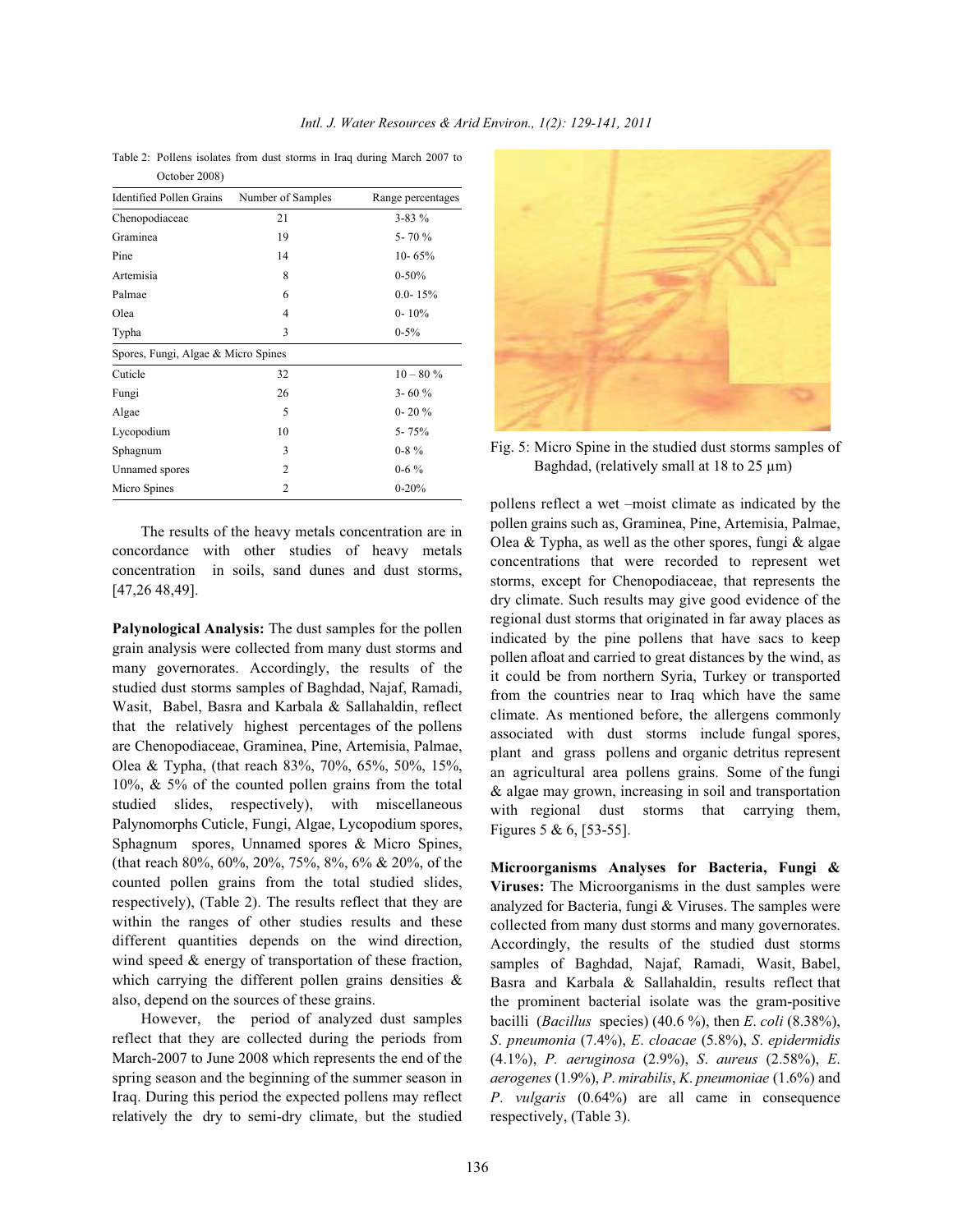*Intl. J. Water Resources & Arid Environ., 1(2): 129-141, 2011*



Fig. 6: (1-6), cultivated Graminea, (7-8)- Chenopodea, 9- bisacate Pinus, 10- Artemisia, 11- Typha, (12-13)- Palmae, (14- 15)-Olea

Table 3: Microorganisms isolates from dust storms in Iraq during a year period (From March 2007 to June 2008)

| Isolated microorganisms    | Number of isolates | Percentage |
|----------------------------|--------------------|------------|
| Gram-positive cocci        |                    |            |
| Staphylococcus aureus      | 8                  | 2.58%      |
| Staphylococcus epidermidis | 13                 | 4.19%      |
| Staphylococcus pneumoniae  | 23                 | 7.4%       |
| Gram-positive rods         |                    |            |
| <b>Bacillus</b> species    | 126                | 40.6%      |
| Gram-negative cocci        | $\mathbf{0}$       | $0.0\%$    |
| Gram-negative rods         |                    |            |
| Escherichia coli           | 26                 | 8.38%      |
| Enterobacter cloacae       | 18                 | 5.8%       |
| Proteus mirabilis          | 5                  | $1.6\%$    |
| Pseudomonas aeruginosa     | 9                  | 2.9%       |
| Klebsiella pneumoniae      | 5                  | $1.6\%$    |
| Enterobacter aerogenes     | 6                  | 1.9%       |
| Proteus vulgaris           | $\overline{c}$     | 0.64%      |
| Fungi                      |                    |            |
| Aspergillus species        | 45                 | 14.5%      |
| Candida albicans           | 24                 | 7.7%       |
| Total                      | 310                | 100%       |

On the other spectrum of the present study, the fungal isolates, *Aspergillus* species (14.5%) and *C. albicans* (7.7%) were identified.

Many well - known pathogenic bacteria, fungi and viruses are transmitted through airborne transport (e.g. the organism causing plague, anthrax, tuberculosis, influenza and Aspergillosis). The closest known association of dust storms and human disease of microbial origin are the out breaks of meningitis such as with *Staphylococcus aureus* (wide rang of infections) *Bacillus circulans* (opportunistic), *Bacillus ticheniform* (opportunistic), [56-60]. Fungi are of health concern because many of them are aero allergens as *Aspergillus* and other as allergenic agent. It is clear from the current study that the *Bacillus* species were highest during April and May (spring season), may be due to many dust storms events in these months in Iraq and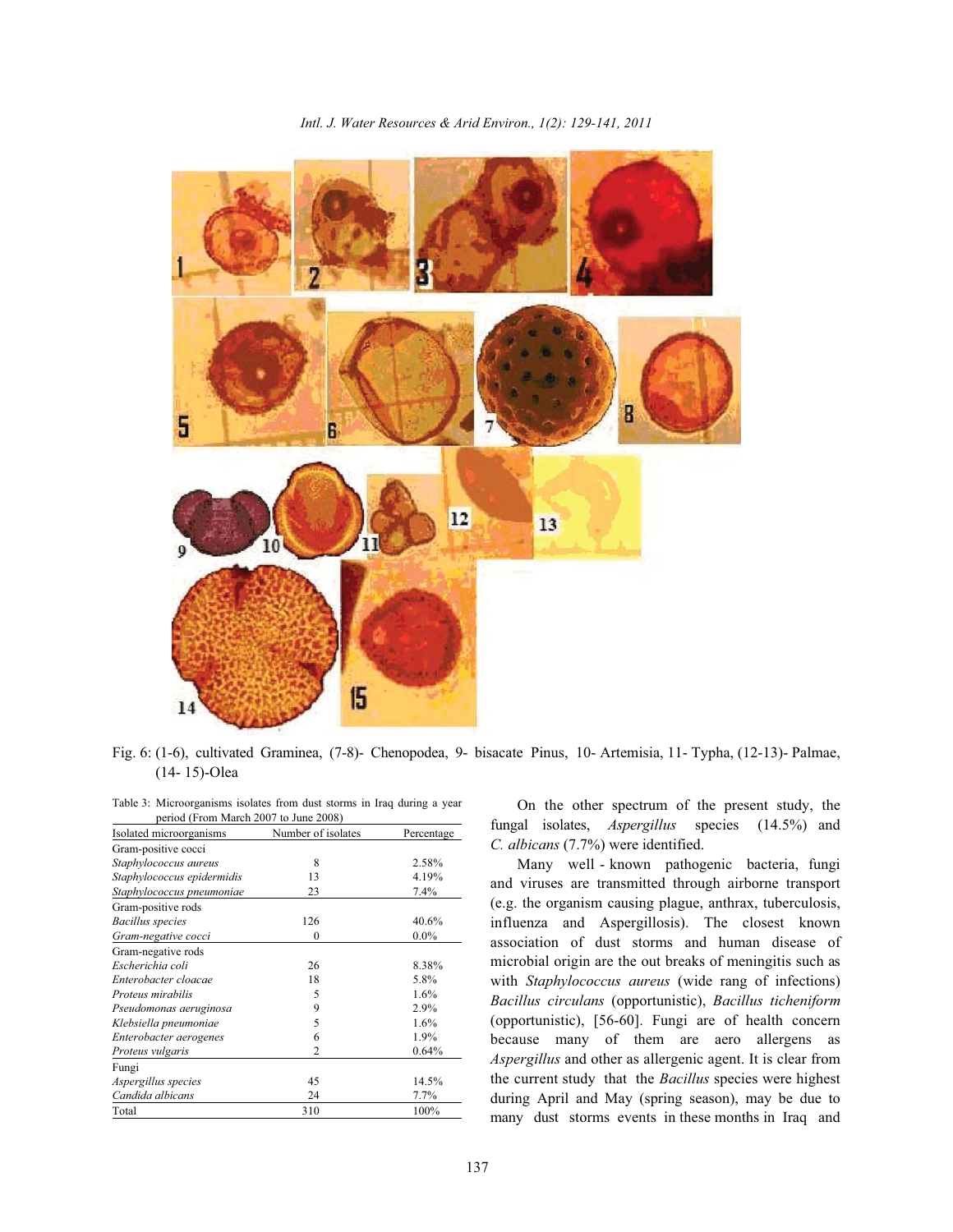the environment was suitable for microbial growth or it  $\bullet$  The dust storms loads were depend on the direction might be due to transportation from the countries near to Iraq which have the same climate. The other dominant microbe isolated in the present work was *Aspergillus* species, which had a relatively high percentages at March, April and May (in 2007) and declined at the same month in the year (2008), the reason may be that a certain elements in the climate in these months help this kind of fungi being in much quantities much more than during summer months (July and September). It was noted that *C. albicans* had a relatively high percentages at May and July, which it is believed to be due to the high temperature, high evaporation and low relative humidity %, during these months that will assist the fungal growth and increasing in soil and transportation with regional dust storms which carrying them.

## **CONCLUSIONS**

# **The Present Study Has Given Rise to the Following Conclusions:**

- It is clear from studying the dust storm blowing across Iraq, Saudi Arabia & the Arabian Gulf Shown by Meteosat-7 Satellite Images, the Aqua satellite Images and the Moderate Resolution Imaging Spectroradiometer (MODIS) on NASA's Terra satellite for 2007-2008 that more than 80% of the regional dust storms came from Africa and the east direction of the middle east region passing the Mediterranean sea to Syria, Jordan or Turkey then to the north Iraq toward the Saudi Arabia & the Arabian Gulf .While, the other less than 20% dust storms came from the southern Iraq from the Arabian Gulf northward.
- The result indicated that Iraq and Middle East region were affected by global climatic change, as shown by the increase of the temperature, evaporation and decreasing of rainfall, relative humidity from the year 1967 to 2007 and there is a remarkable increase in the number regional dust storm that blowing in Iraq doubled during 2008.
- The results of particle size analyses indicated that the main texture of most dust samples were sandy clayey silt and to less extent clayey sandy silt, that depend on the energy and velocity of the wind from the regional dust storm which carries these grains.
- The result of roundness of quartz grain reflects that they were transported over long distances.
- of the wind and the geological formations that were in their path way. Consequently, the stable heavy minerals may reflect such geological formations as the regional dust storms blowing from western desert of Iraq.
- The desert land, different geological formations, Sabkha, irrigated land, agriculture land, considered as sources of the clay minerals which were transported with regional dust storms from different locations.
- The studied pollens reflect a wet moist climate as indicated by the pollen grains. Such results may give good evidence of the regional dust storms that originated in far away places as shown by the pine pollens that have sacs to keep pollen afloat and carried to great distances by the wind, as it could be from northern Syria, Turkey or transported from the countries near to Iraq which have the same climate. The allergens commonly associated with dust storms include fungal spores, plant and grass pollens and organic detritus represent an agricultural area pollens grains. Some of the fungi & algae may grown, increasing in soil and transportation with regional dust storms which carrying them.
- Regarding the bacterial isolates; Bacillus species were more common than others, followed by *E.coli, S.pneumoniae, E.cloacae*, *S.epidermidis, P.aeruginosa*, equal values is shared between *P.mirabilis* and *K.pneumoniae*, least value reported by *P. vulgaris*.
- Regarding the fungal isolates; *Aspergillus* species was the common, followed by *C. albicans*.
- Regarding the viral etiology; there is no any viral isolate among the work results.
- The highest values of isolates regarding the bacterial and fungal etiology were among the late spring season months and early summer season due to increased dust storms incidence.
- During the strong dust storm affected Baghdad and other Iraqi countries, reports from the Iraqi ministry of health and statistical analyses that have been done by researchers for many cases in many hospitals in Baghdad and the governorates indicated that many people were taken to hospitals after sustaining breathing problems, asthma, bronchitis and lung diseases.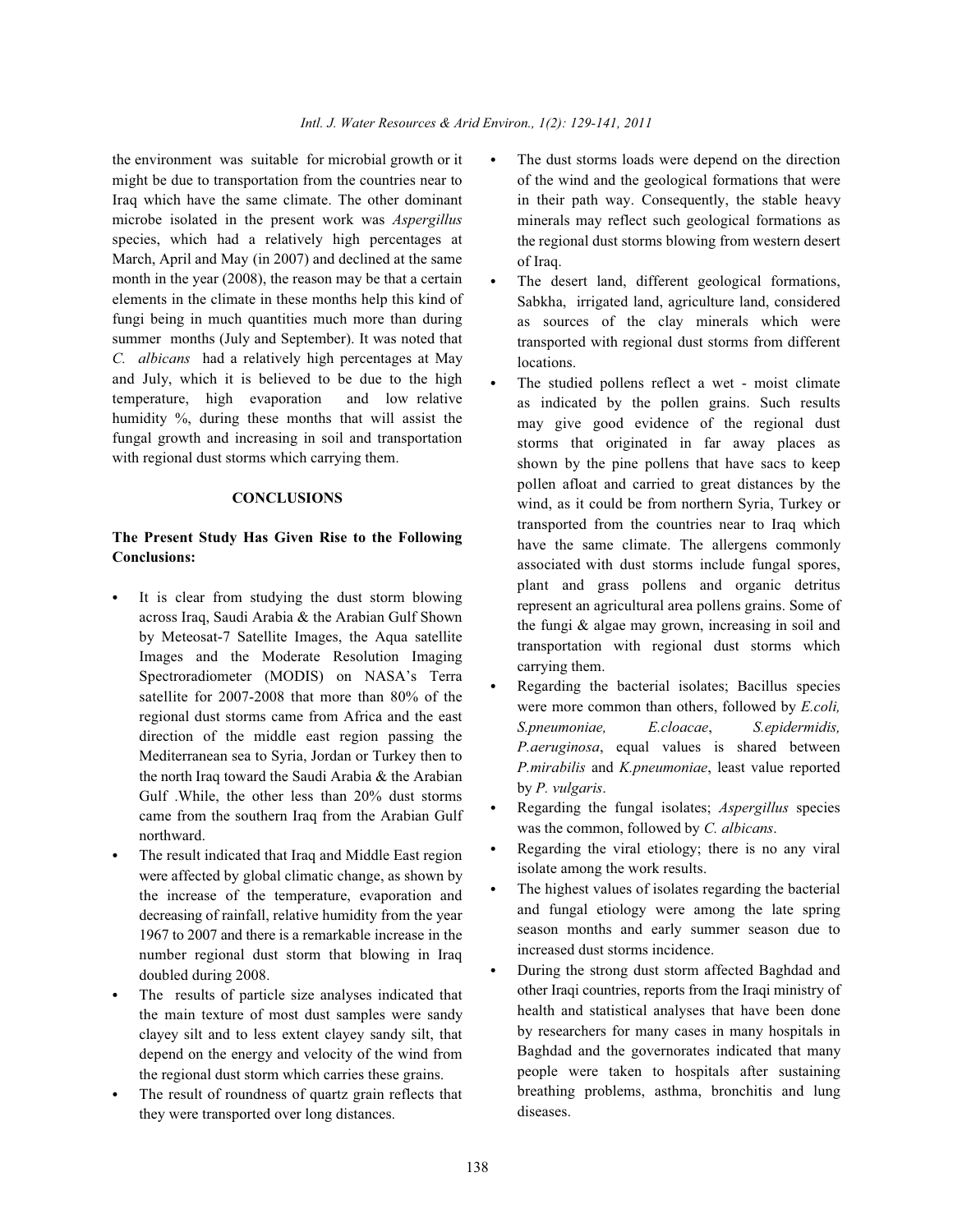- 1. Cook, A.G., P. Weinstein and J.A. Centeno, 2005. 14. Hammond, G.W.R.L. Raddatz and D.E.Gleskey, 1989.
- 2. Harrison, R.M. and J.X. Yin, 2000. Particulate matter Infect. Dis., 11: 494-497. in the atmosphere: which particle properties are 15. Chung, H. and M.D. Sobsey, 1993. Comparative
- 3. Griffin, D.W., C.A. Kellogg, V.H. Garrison and E.A. 27: 4250428. Shinn, 2002. The global transport of dust. Am. Sci., 16. Makino, S.I., H.I. Cheun and M. Watarai, 2001.
- 
- 5. Garrison, V.H., W.T. Foreman, S. Genwaldi *et al.*, willey, New york, pp: 653. 2006. Saharan dust-a carrier of persistent organic 17. Korenyi-Both, A.L., A.C. Molnar and R. Fidelus-Gort, Rev. Biol. Trop. J., 54(Suppl.3): 9-21. Military Med., 157: 452-462.
- Devine, M. Kane, J.A. Krumins, C.R. Kuske, Military Med., 62: 1-13. P.J. Morin, S. Naeem, L. Ovreas, A.L. Reysenbach, 19. Kutiel, H. and H. Furman, 2003. Dust Storms in the Nat. Rev. Microbiol.M 4: 102-112. 20. Shoor, A.F., S.L. Scoville, S.B. Cersovsky, D. Shanks,
- state s, the national academy of sciences colloquium, JAMA, 292: 2997-3005. geology mineralogy and human welfare, 96(7): 21. Poschl, U. , 2005. Atmospheric aerosols: composition,
- 8. Al -Frayh, A.R., Z. Shakoor, M.O.G.E. Rab and S.M. Chem. Int. Edit., 44: 7520-7540. Hasnain, 2001. Increased prevalence of asthma in 22. Delfino, R.J., C. Sioutas and S. Malik,
- their impact on ocean and human health: dust in 113: 934-946. Earths atmosphere, Ecohealth, 1: 284-295. 23. Lohmann, U. and J. Feichter, 2005. Global indirect
- conditions in Cairo, Egypt, Air pollution Department net/5/715/2005/. National Research Center. 24. Griffin, D.W., 2007. Atmospheric movement of
- the desert: spectrum of the sensitizing aeroallergens. 25. Griffin, DW., N. Kubilary and M. Kocak, 2007.
- J. Arid Environ., 1986, 10: 83-96. Environment 41: 4050-4062.
- **REFERENCES** 13. Kwaasi, A.A., 2003. Date palm and sandstorm-borne allergens. Clin. Exp. Allergy, 33: 419-426.
- Health effects of natural dust-role of trace elements Impact of atmospheric dispersion and transport of and compounds. Biol. Trace. viral aerosols on the epidemiology of influenza. Rev.
- important for its effects on health? Sci. Total survival of indicator viruses and enteric viruses Environ., 249: 85-101. in seawater and sediment. Water Sci. Technol.,
- 90: 228-235. Detection of anthrax spores from the air by real-time 4. Jaenicke, R., 2005. Abundance of cellular material and PCR. Lett. Appl. Microbiol. 33:237-240.Craver, R.E., proteins in the atmosphere. Sci., 308: 73. 1971. Procedures in sedimentary petrology, John
	- pollutants , metals and microbes to the Caribbean . 1992. Al Eskan disease: Desert Storm pneumonitis.
- 6. Martiny, J.B., B.J.H. Bohannon, J. Brown, 18. Korenyi-Both, A.L., A.C. Molnar and D.J. Juncer, R.K. Colwell, J.A. Fuhrman, J.L. Green, M.C. Horner- 1997. Al Eskan disease: Persian Gulf syndrome.
	- V.H. Smith and J.T. Staley, 2006. Microbial Middle East: Source of origin and their Temporal biogeography: putting microorganisms on the map. Characteristics, Indoor Built Environ, 12: 419-426.
- 7. Prospero, J.M., 1999. Long rang transport of mineral C.F. Ockenhouse, B.L. Smoak, W.W. Carr and dust in the global Atmosphere, impact of African B.P. Petruccelli, 2004. Acute eosinophilic pneumonia dust on the environment of the south east United among US military personnel deployed in or near Iraq.
	- 3396-3403. transformation, climate and health effects, Angew.
- Saudi Arabia. Ann. Allergy Asthma Immunol., 86: 2005. Potential role of ultrafine particles in 292-296. associations between airborne particle mass and 9. Griffin, D.W. and C.A. Kellogg, 2004. Dust storms and cardiovascular health. Environ. Health Prospect.,
- 10. Abdul Hameed, A., 2003. Airborne particulate matter aerosol effects: A review, Atmos. Chem. Phys., and its viable fraction during sever weather 5: 715-737, http://www.atmos-chem-phys.
- 11. Ezeamuzie, C.I., M.S. Thomson, S. Al-Ali, microorganisms in clouds of desert dust and A. Dowaisan, M. Khan and Z. Hijazi, 2000. Asthma in implications for human health. Csm Org., 13: 450-477.
- Allergy, 55: 157-162. Airborne desert dust and aeromicrobiology over the 12. Middleton, N.J., 2001. Dust storms in the Middle East. Turkish Mediterranean coastline. Atmospheric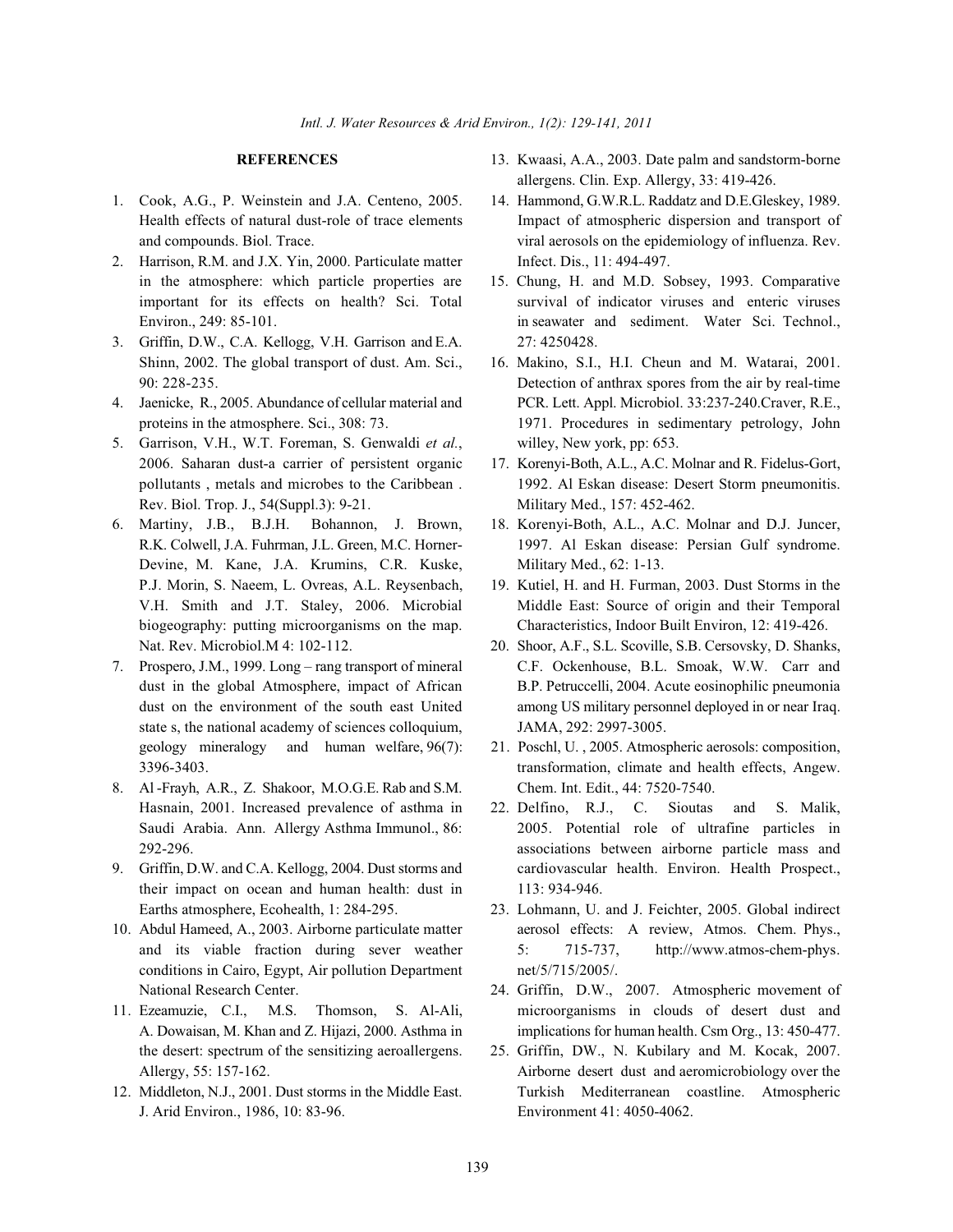- 
- June 08, pp: 1. NASA Image. Basrah.
- Science, University of Baghdad.  $geq$  geographical society, No. 53.
- 29. Power, M.C., 1953. Anew Roundness Scale for 44. Al-Ali, J.T., C.H. Abdul Jabbar and H. Hassan, 2005.
- Hemphill, Austin, pp: 182. 16: 261-272.
- 31. Al-Saad, H.T. and S.N. Abed, 2006. The 45. WHO, 1996. Air Quality Guide Lines for Europe, Sea, First edit, pp: 84-85. office for Europe.
- directorate of climatology and directorate of Hydro-<br>AMM, Journal science Agriculture, 33: 2. and Agricultural Meteorology, Ministry of 47. Moore, P.D. and J.A. Webb, 1978. An illustrated
- 33. Degens, E.T., 1965. Geochemistry of sediments, A London, 133 Pages and 48 Plates. brief survey prentice – Hall, Engle wood, cliffs, Hew 48. Al – Sultani, A.R.A., 2006. Pollution Air and soil
- Hill book, New York, pp: 596. Geology Dept., Sci. College, Univ. of Baghdad.
- 
- Dept of Geology of Sci. Univ. of Baghdad, pp: 138. Of Basrah.
- 37. Al-Ani, R.A., 1979. Sedimentology and morphological 50. Hodges, L., 1973. Environmental pollution survey unpublished, M.Sc., thesis Univ. of Baghdad. York, Holt Rinehart and Winston.
- Iraq, J. Arid Environments, 14: 27-34. water supply, Washington, 2254: 264.
- of physical and Mineralogical to some soils and sand dunes in Iraq, proceeding of the first symposium in 53. Willard, D.A., S.R. Cooper, D. Gomez and J. Jensen, the center Arabic for studies the Arid Regions. Everglades, Palynol., 28: 175-227.
- 40. Dougramedji, J. and K. Asador Hamparsoum, 1996. 54. Elbert, W., P.E. Taylor, M.O. Andreae and U. Poschl, Iraqi, 27(2): 9-17. Chem. Phys., 7: 4569-4588.
- plain, Basrah, J. Sci., 18(1): 141-156. Unpub. Ph.D., thesis, University of Baghdad.
- 26. Schmaltz, J., 2007. NASA images, MODIS Rapid 42. Al- Ali, J.T., 2000. Study the structure of texture and Response Team, Goddard Space Flight Center. mineralogy which Aeolian sediment and quantitative 27. Schmaltz, J., 2008. Visible earth dust storm in Iraq, in Basrah, M.Sc. Agriculture coll. University Of
- 28. Al- Khafaji, R.M.N., 2009. Effects of Dust Storms on 43. Al-Ali, J.T., 2003. Dust Storms Contribution of Khor Some Iraqi Territories, Ph.D., thesis, College of Al-Zubair and Khor Abdallah Deposits, J. the Iraqi
- Sedimentary particles. J. Sed. Pet., 23: 117-119. Effect of Marshlands drying process on regional 30. Folk, R.L., 1974. Petrology of sedimentary rocks, dust fallout, Wade Al- Rafedian Magazine,
	- contamination Air, Univ. of Basrah, center Science Copenhagen, World Health Organization, Regional
- 32. Iraqi Meteorological Department, 2008. General 46. Hamparsoum, A.K., 2002. Geomorphologic and Climatological Data of all Meteorological Stations, mineralogical study of sand in Al-MASSAB Al-
	- Transportation/ Iraqi Meteorological Organization. guide to pollen Analysis., Hodder and Stoughton,
- Jersey, pp: 342. Nahrawan regions East of Baghdad in heavy metals 34. Grim, R.E., 1968. Clay mineralogy,  $2<sup>nd</sup>$ , ed., Mc Grow- producing from stones factors, Unpub. M.Sc. Thesis,
- 35. Millote, G., 1970. Geology of clays, Springer verlag, 49. Wahab, Z.A., 2007. Environmental analysis to New York, Heidelberg, Berlin, pp: 429. Geographical factors influential the quantity and 36. Al-Rawi, I.K., 1977. Sediment logical study of the quality of Fallen air in DhiQar governorate, M.Sc. alluvial plain deposit in Dewania area, M.sc., thesis, thesis in geography collage of education university
	- study for sand dunes in Najaf- Samawa- Nasiriya, emphasizing physical and chemical principles, New
- 38. Al-Jannabi, K.Z. and Ali Jawad, 1988. Origin and 51. Hem J.D., 1989. Study and Interpretation of the nature of s and dunes in the alluvial plain of southern chemical characteristics of natural water, U.S.G.S.
- 39. Dougramedji, J.S., 1986. Study for the characteristics 52. WHO, World Health Organization, 2004. Manual for the virological investigation of polio,  $(4<sup>th</sup>$ ed.).
	- fixed the sand dunes and controlled of desertification, 2004. Atlas of pollen and spores of the Florida
	- Geomorphological and Mineralogical study for some 2007. Contribution of fungi to primary biogenic sand dunes near to Saddam river which covered for aerosols in the atmosphere: wet and dry discharged surface soils strata., J. the scientific and Agricultural spores, carbohydrates and inorganic ions, Atmos.
- 42. Darmoian, S.A., 2000. Sedimentary characters and 55. Jassim, S.Y., 2007. Palynological and archaeological accumulation of dust fallout southern Mesopotamian evidence for early Mesopotamia during quaternary,